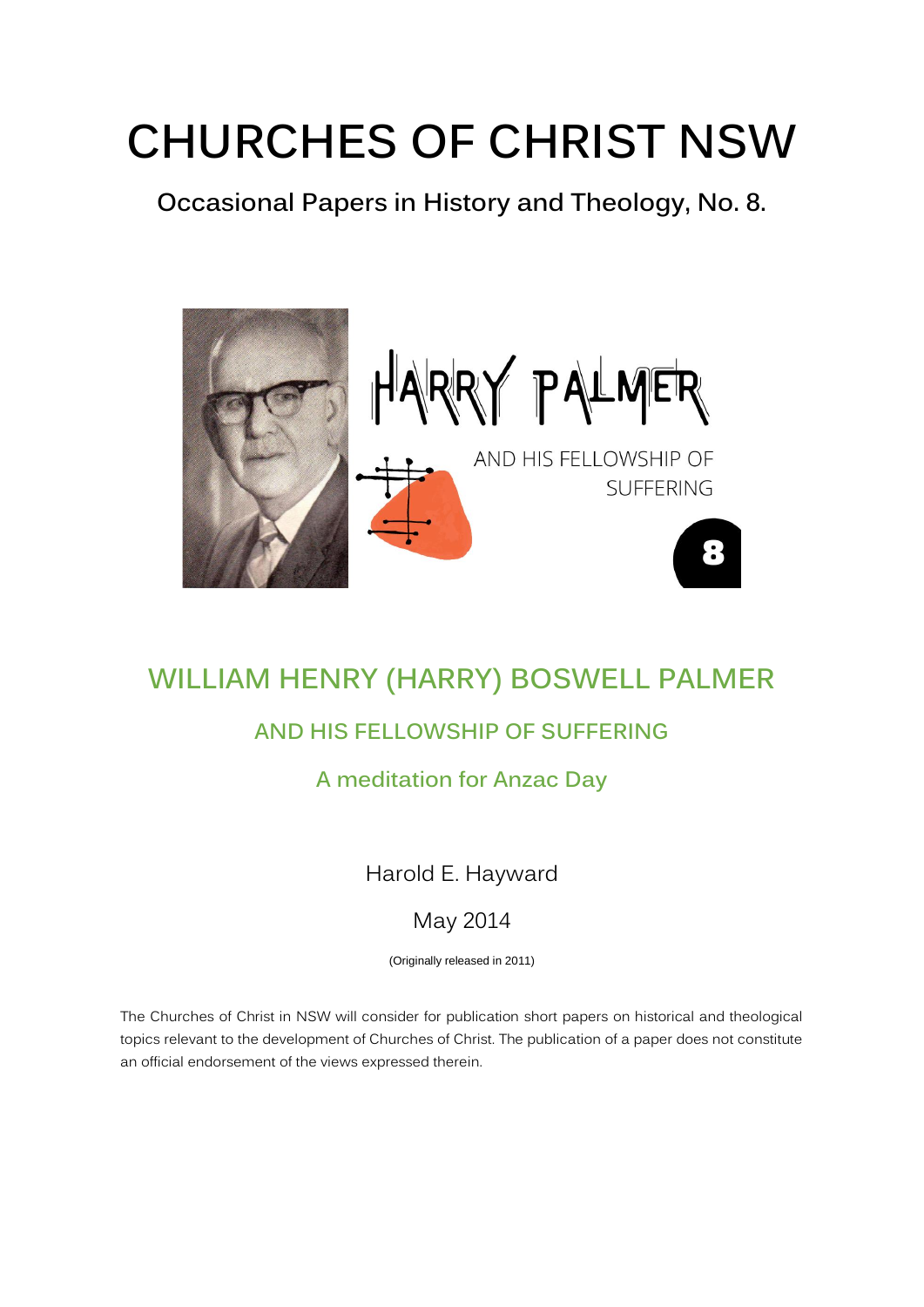## **William Henry (Harry) Boswell Palmer (1897-1991)**

**The Dardanelles campaign, of which the Gallipoli landings formed a part, was strategically brilliant but an operational disaster and a great human tragedy.** 

The aim of the campaign was to open the waterways to Russia, relieve pressure on the Western Front, and ensure the loyalty of the Balkan states to the Allied cause. The landings by the Anzacs at Gallipoli on 25 April 1915 were in support of a joint British-French invasion at Point Helles, further to the south. The military action followed the failure of naval attempts to open the way to Constantinople, the Turkish capital.

For reasons that are not clear, the soldiers of the Australian and New Zealand Army Corps came ashore at the wrong place. Whatever the cause of the mistake, the soldiers who landed in the early morning of April 25, 1915, came within the range of Turkish guns with good sight lines. The result was a massacre with around 1000 killed on the first day. The narrow beach, which became known as Anzac Cove, was a cluttered mess of men, munitions and other material. As the campaign settled down, the Commonwealth Department of Defence was faced with the logistical nightmare of finding 5000 replacements and reinforcements per month (all volunteers).



**Image: Gallipoli landing site (photo in public domain)**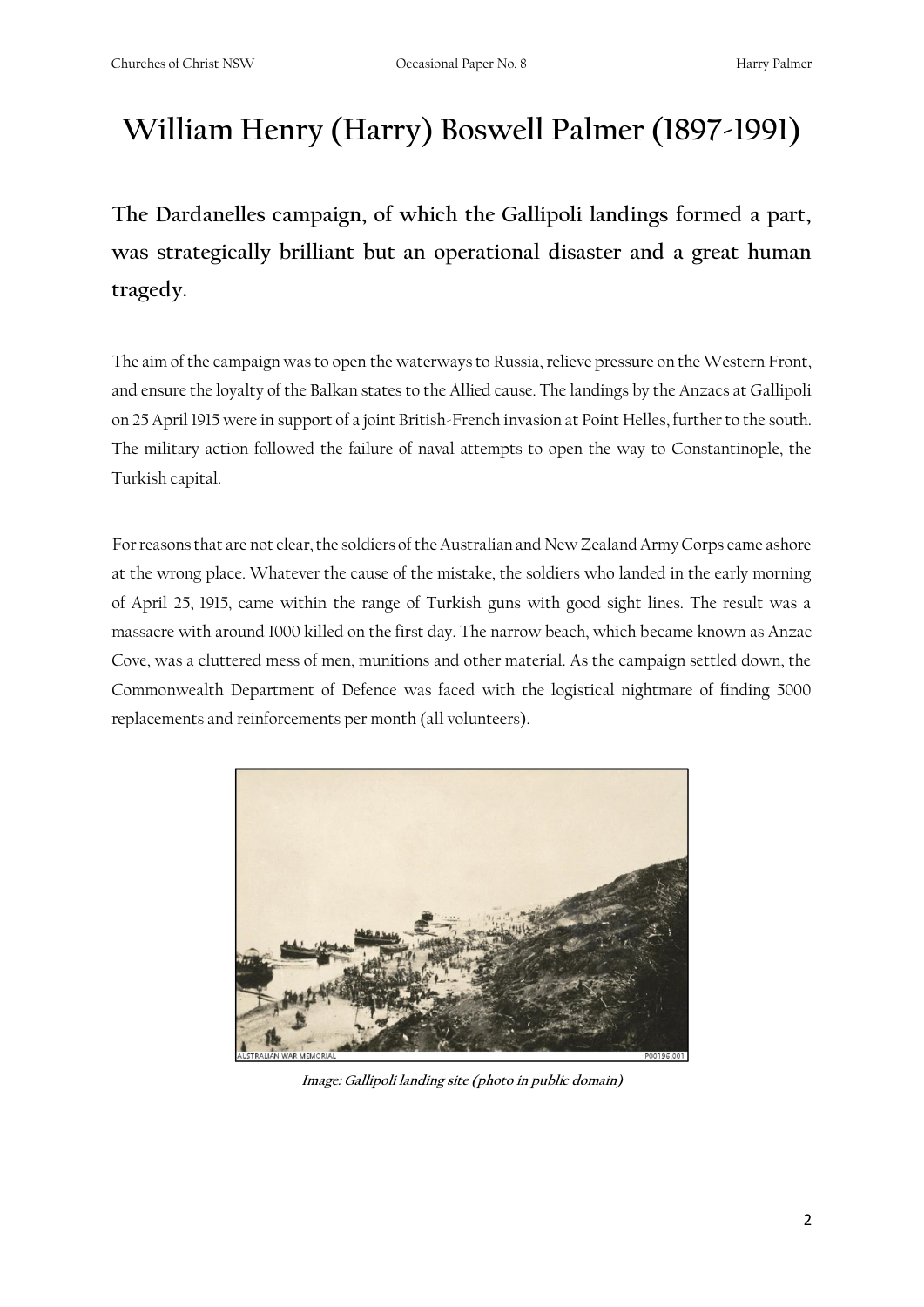Among the reinforcements was the eighteen-year-old William Henry Boswell ("Harry') Palmer of Sydney. Sergeant Palmer landed at Gallipoli in August 1915. With casualty rates running high, he was promoted quickly to the rank of Company Sergeant Major and, shortly after, to Lieutenant.

However, in November he succumbed to the dreaded enteric (typhoid) fever and was sent to hospital in Alexandria, and later repatriated to Australia where in 1916 he was discharged as medically unfit.

However, by 1918 Harry's health had improved sufficiently to allow him to re-enlist. He was reappointed as lieutenant to his old regiment, the 17th battalion, and left Australian in April 1918 to join it on the Western Front. During that time the 17th had been involved in bitter fighting in the Somme and Flanders. **Image: W.H.B ("Harry") Palmer, 1960**



Palmer completed his First World War service in England 1919. However, he remained deeply affected by his Gallipoli experiences which he said, "... awakened in him a spiritual depth he never knew existed." After returning to Australia, he became associated with City Temple Church of Christ, then a flourishing city church in downtown Sydney. He served as a deacon there for many years.

In dark days of 1940, with the Axis powers sweeping all before them in Europe, Harry re-enlisted again – this time becoming a major in the Sixth Field Hospital, a posting more suited to his gentle nature. In 1941, the Sixth Field Hospital was in Greece along with a reconstituted Anzac unit when the country was overrun by the invading German army. Even hospital units, it appears, were not safe from the wrath of screaming Stukas.<sup>i</sup> Grave concerns existed for Harry's safety and the church at City Temple was much in prayer for him at that time.

In the event, Harry returned to Australia after the cessation of hostilities, resumed his association with the church but transferred his membership to Burwood (NSW) Church of Christ. There, he served as an elder for many years and was greatly respected for his kindness and good counsel. Harry became NSW Conference President for 1961–1962 after chairing the key Home Missions Committee for several years.

Following the death of his wife Jean, Harry moved to Sydney's North Shore and took up membership at the Northside Community Church at Crows Nest where he played an active role and was made "emeritus elder". Northside further acknowledged his contribution in 1990 by naming its Crows Nest refuge, "Palmer Peace House". Until a few weeks before his death in 1991, the ex-major could be found at the refuge doing gardening and weeding. Harry was indeed a man of peace.